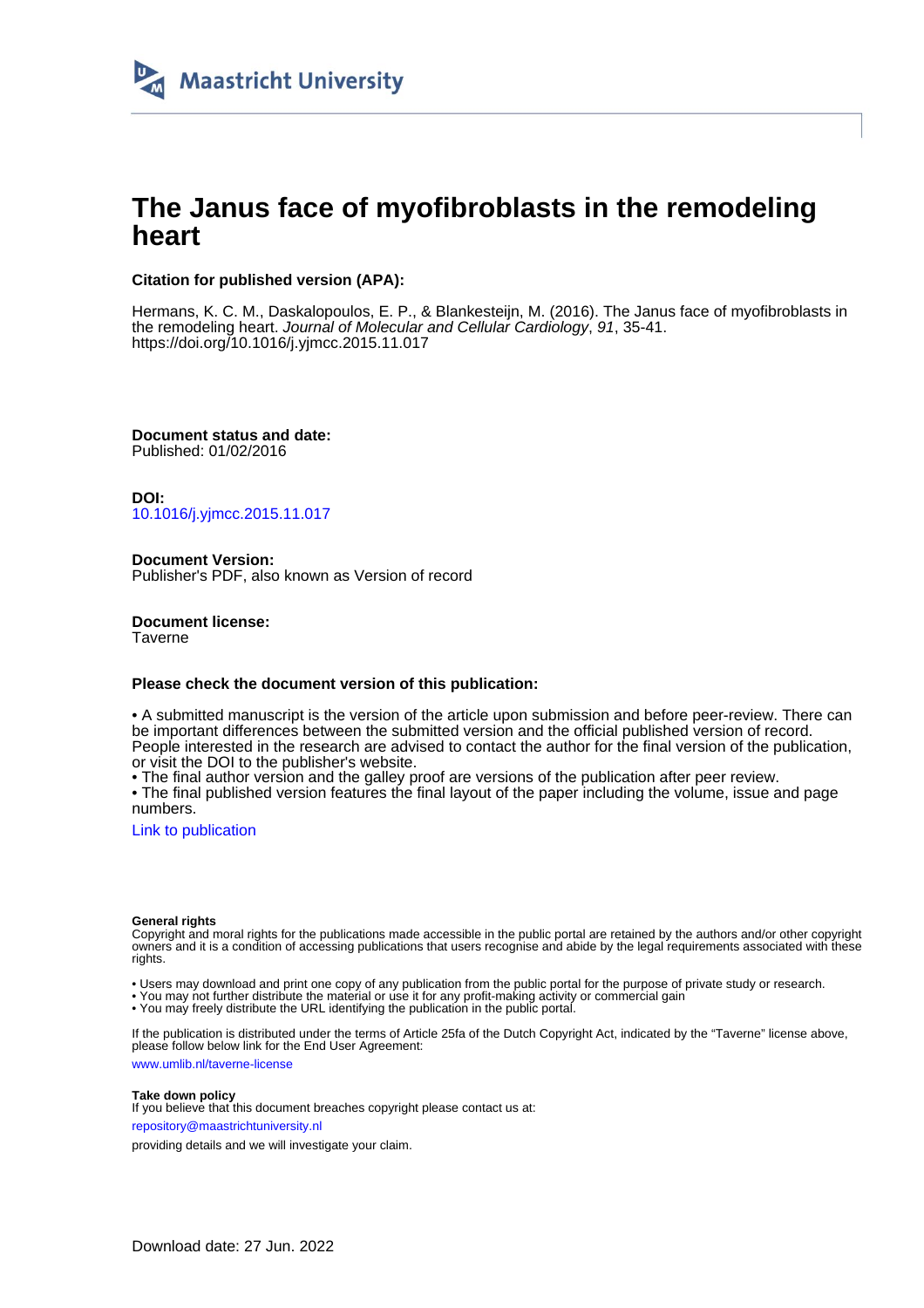Contents lists available at ScienceDirect



Journal of Molecular and Cellular Cardiology

journal homepage:<www.elsevier.com/locate/yjmcc>



CrossMark

# The Janus face of myofibroblasts in the remodeling heart

### Kevin C.M. Hermans <sup>a</sup>, Evangelos P. Daskalopoulos <sup>b,c</sup>, W. Matthijs Blankesteijn <sup>a,</sup>\*

<sup>a</sup> Dept. of Pharmacology and Toxicology, Cardiovascular Research Institute Maastricht, Maastricht University, The Netherlands

<sup>b</sup> Pôle de Recherche Cardiovasculaire (CARD) Institut de Recherche Expérimentale et Clinique (IREC), Université catholique de Louvain (UCL), Brussels, Belgium

 $c$  Cardiovascular Research (Care) Institute, Athens & Ioannina, Greece

#### article info abstract

Article history: Received 15 September 2015 Received in revised form 12 November 2015 Accepted 14 November 2015 Available online 12 December 2015

Keywords: cardiac fibrosis myofibroblast epithelial-to-mesenchymal transition fibrocyte mesenchymal stem cell signaling

Cardiac fibrosis is a process that is associated with multiple forms of cardiac remodeling. There is an ongoing debate whether fibrosis is good or bad for cardiac function. On the one hand, deposition of extracellular matrix is indispensable for the wound healing in the injured heart; on the other hand, interstitial fibrosis can lead to stiffening of the ventricular wall and adverse remodeling. A common denominator of cardiac fibrosis is the appearance of myofibroblasts that possess smooth muscle-like contractile properties and can synthesize extracellular matrix. Traditionally, these cells were considered to merely derive from resident fibroblasts in the ventricular wall. However, recent insights suggest that myofibroblasts can originate from cell types as diverse as epicardial cells, resident mesenchymal stem cells and circulating fibrocytes. In this review, we will describe the origin(s) of the myofibroblasts in different forms of cardiac remodeling.We will also address the question whether specific mediators that are involved in the transdifferentiation of these myofibroblasts from their precursors can be identified. This would be of relevance in order to design specific interventions that would attenuate the adverse fibrotic deposition whilst preserving the favorable aspects of the fibrotic response.

© 2015 Elsevier Ltd. All rights reserved.

#### Contents

| 1.<br>2.<br>3. | Characteristics of fibroblasts and myofibroblasts respectively and the content of the content of the content of the content of the content of the content of the content of the content of the content of the content of the c         |  |
|----------------|----------------------------------------------------------------------------------------------------------------------------------------------------------------------------------------------------------------------------------------|--|
| 4.             |                                                                                                                                                                                                                                        |  |
|                | 4.1.                                                                                                                                                                                                                                   |  |
|                | 4.2.                                                                                                                                                                                                                                   |  |
|                | 4.3.                                                                                                                                                                                                                                   |  |
|                | 4.4.                                                                                                                                                                                                                                   |  |
| 5.             | Origin of the myofibroblasts in the remodeling heart ether extended in the set of the metal of the myofibroblasts in the remodeling heart ether ether ether ether ether ether ether ether ether ether ether ether ether ether          |  |
|                | 5.1.                                                                                                                                                                                                                                   |  |
|                | 5.2.                                                                                                                                                                                                                                   |  |
|                | The origin of myofibroblasts in the interstitium (and all contact and all contact and all contact and all contact and all contact and all contact and all contact and all contact and all contact and all contact and all cont<br>5.3. |  |
| 6.             | Perspective for selective intervention (eds.) and (eds.) and (eds.) and (eds.) and (eds.) and (eds.) and (eds.) and (eds.) and (eds.) and (eds.) and (eds.) and (eds.) and (eds.) and (eds.) and (eds.) and (eds.) and (eds.)          |  |
|                | 6.1.                                                                                                                                                                                                                                   |  |
|                | 6.2.                                                                                                                                                                                                                                   |  |
|                | Mesenchymal stem cell transdifferentiation (a) and a subset of the content of the content of the content of the content of the content of the content of the content of the content of the content of the content of the conte<br>6.3. |  |
| 7.             |                                                                                                                                                                                                                                        |  |
|                |                                                                                                                                                                                                                                        |  |

#### 1. Introduction

Corresponding author. E-mail address: [wm.blankesteijn@maastrichtuniversity.nl](mailto:wm.blankesteijn@maastrichtuniversity.nl) (W.M. Blankesteijn).

Cardiac remodeling is a term used to describe the alterations occurring in the myocardium due to a variety of stimuli. These stimuli can either be located within the heart (e.g. valvular dysfunction, loss of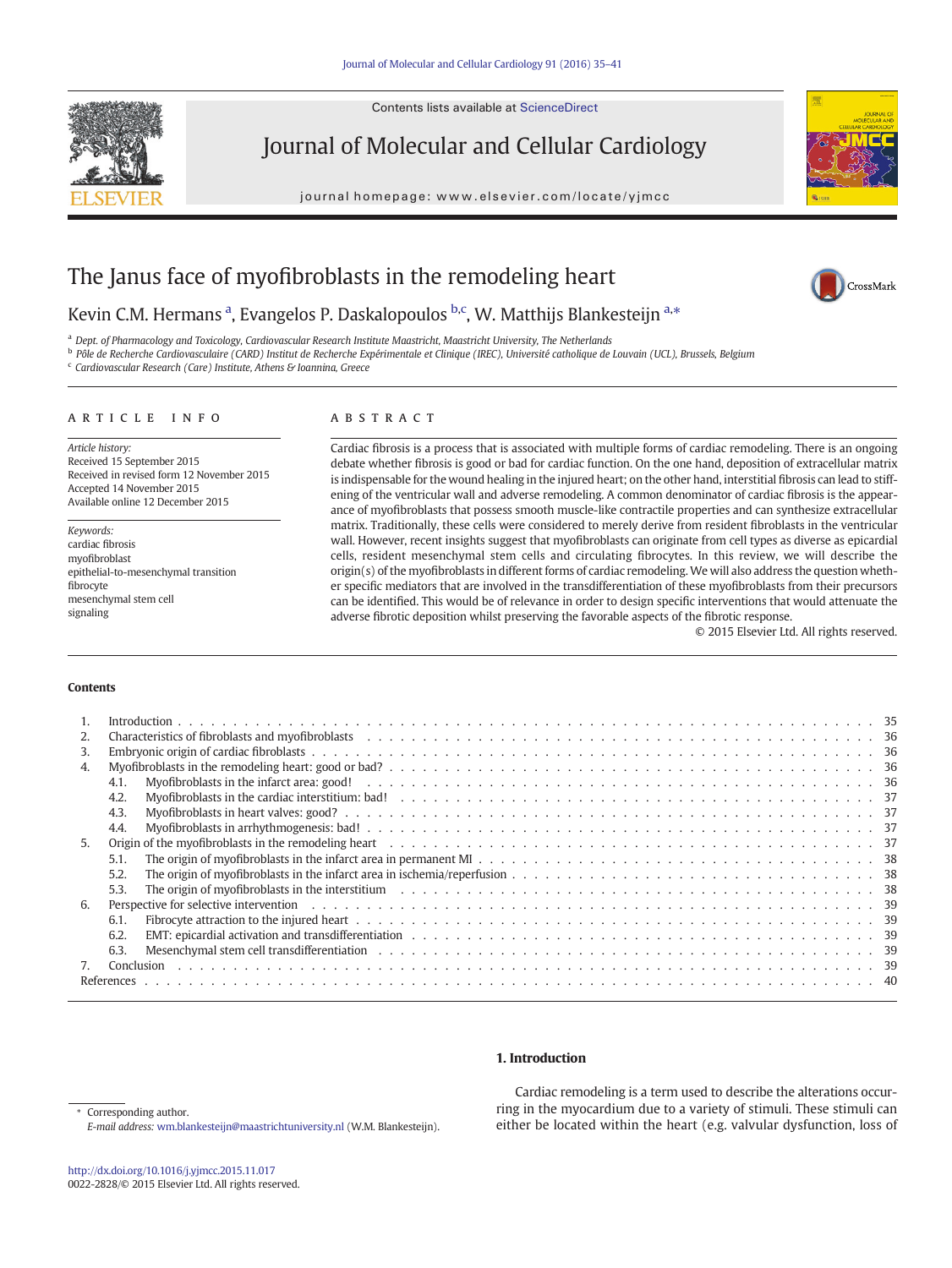cardiomyocytes due to ischemia) or outside the heart (e.g. pressure overload due to aortic stenosis or increased peripheral vascular resistance). In either case, several common molecular mechanisms are activated in the remodeling heart. Examples of such mechanisms are inflammation and cardiac fibrosis. Several decades of research have taught us that these processes need to be tightly controlled in order to preserve an adequate cardiac function in the remodeling heart [\[1\]](#page-6-0). As an example, insufficient inflammation of the ischemic area after myocardial infarction (MI) leads to poor wound healing whereas an inflammatory response that is too strong can cause rupture of the infarct area [\[2,3\].](#page-6-0) Both will result in a deteriorated pump function of the heart and the latter condition will even cause instantaneous death when left untreated.

A similar picture can be drawn for cardiac fibrosis. In the normal, uninjured heart, a fixed amount of extracellular matrix (ECM) is present to preserve the architectural and biochemical integrity of the heart. This matrix is of vital importance to convey the forces generated by individual cardiomyocytes towards the atrial and ventricular cavities, allowing an effective circulation of the blood [\[4\].](#page-6-0) As this ECM is subject to wear and tear due to the mechanical load of the cardiac cycle, a certain amount of replacement (i.e. consisting of degradation of damaged fibers and synthesis of new matrix [\[5\]](#page-6-0)) is required. To this end, the normal myocardium is populated with large numbers of cardiac fibroblasts (CF) which can outnumber the cardiomyocytes, depending on the species [\[6\]](#page-6-0). These cells are responsible for a balanced turnover of the ECM, leaving its total amount constant. This situation changes dramatically when the heart is exposed to excessive loading or when parts of the heart are injured. Under these conditions, differentiated fibroblasts called myofibroblasts (MFs), a cell type combining characteristics of fibroblasts and smooth muscle cells [\[7,8\],](#page-6-0) appears in the heart. As previously noted for inflammation, this process can be beneficial under certain conditions, e.g. in the healing infarct, in order to prevent excessive dilatation of the left ventricle (LV). However, the presence of MF in the cardiac interstitium can also be detrimental for cardiac function as it can lead to excessive fibrosis, stiffening of the ventricular wall and disturbance of the electrical conductivity [\[9\].](#page-6-0) Therefore the cardiac MF can be seen as a cell type with two faces: indispensable for reparative processes but deleterious in adaptation to overload.

In this review, we will discuss cardiac fibrosis in the context of different pathological manifestations of cardiac remodeling, with specific focus on the ambiguous role of the MF. Furthermore, we will explore differences in MF origin and signaling that may be exploitable for selective therapeutic interventions to optimize the function of the remodeling heart.

#### 2. Characteristics of fibroblasts and myofibroblasts

Fibroblasts are cells that are abundantly present in almost any organ or tissue of the body. In the uninjured heart, these cells are responsible for the synthesis of ECM, mainly consisting of collagen I and III [\[6,10\].](#page-6-0) Despite the fact that fibroblasts are indicated by a single name, they represent a rather heterogeneous population of mesenchymal cells [\[11\].](#page-6-0) Moreover, their development and transdifferentiation can be controlled by the local microenvironment, giving rise to a spectrum of different cellular phenotypes. At present, no specific molecular markers are known for fibroblasts, reflecting the diverse nature of these cells in different organs and tissues [\[9\].](#page-6-0)

The versatility of the fibroblast is nicely illustrated by its ability to adapt to changing circumstances. In the heart, this is of particular relevance under conditions of stress such as pressure overload or ischemic injury. In a traditional view, the changes in mechanics and the stimulating factors that are released during these conditions evoke the transdifferentiation of fibroblasts into MF, a cell type characterized by stress fiber-like microfilament bundles containing α-smooth muscle actin ( $\alpha$ SMA) [\[8\]](#page-6-0). The MF was originally described by Gabbiani et al. as a "modified fibroblast", derived from resident fibroblasts via transdifferentiation and playing a pivotal role in skin wound contraction [\[12\]](#page-6-0). In the meantime, more than four decades of research have tremendously increased our knowledge on MFs. Remarkably, MFs have been shown to be derived from multiple cell types, including endothelial cells, epithelial cells, pericytes, mesenchymal stem cells (MSC) and even from bone marrow-derived precursors, the so-called fibrocytes [\[13\].](#page-6-0) These observations dispute the traditional view that MFs can only be derived via transdifferentiation of resident CFs. This is supported by the observation that resident CFs, isolated from the heart, display limited proliferation in cell culture experiment [\[14,15\].](#page-6-0) It raises doubts whether resident CFs will be capable to undergo massive proliferation in the injured heart.

The transdifferentiation of MFs from their precursors is a complex sequence of events that has been investigated extensively. For a detailed description, we refer to review articles from our own group [\[16\]](#page-6-0) as well as others [\[17\].](#page-6-0) Briefly, increased mechanical stress is a prerequisite for the formation of a proto-MF which is regarded to be the first step in MF transdifferentiation [\[8\].](#page-6-0) The second step is the interaction with stimuli such as transforming growth factor β (TGFβ) [\[18\]](#page-6-0) and a splice variant of fibronectin called extra domain A (ED-A) [\[19\]](#page-6-0). However, the ongoing research in this area has offered a host of other MF-modulating factors, including Angiotensin II (Ang II), Endothelin I, Connective tissue Growth Factor (CTGF, now called CCN2) and Platelet-derived growth factor (PDGF) capable of either inducing or suppressing the MF phenotype [\[20\]](#page-6-0). As will be discussed in more detail below, these mediators appear to be uniformly required for MF transdifferentiation, irrespective of the nature or origin of the precursor cells.

#### 3. Embryonic origin of cardiac fibroblasts

The origin of the resident CFs in the heart has been described in several excellent review articles [\[17,21\]](#page-6-0). Briefly, the main source of the interstitial CFs is the epicardium which is formed after the heart has looped. A sub-population of epithelial cells can undergo epithelial-tomesenchymal transition (EMT) and migrate into the walls of the developing heart to form a pool of resident CFs. These cells are generally referred to as epicardium-derived cells (EPDCs). EPDCs subsequently can differentiate into either coronary vascular smooth muscle cells or interstitial CFs [\[17\]](#page-6-0). The basic helix-loop-helix transcription factor TCF21 was found to be essential for this process as epicardial cells of TCF21-null mice were found to be unable to undergo EMT, resulting in hearts lacking fibroblasts [\[22\].](#page-6-0) Moreover, EPDC migration is essential for the proper formation of the heart, as it contributes to important structures such as the annulus fibrosis that forms the insulating layer between the atria and the ventricles, controlling transmission of electrical currents [\[23\].](#page-6-0) An additional source of CFs is the endothelium overlying the cardiac cushions, albeit that these fibroblasts mainly contribute to the heart valves [\[24\].](#page-6-0)

#### 4. Myofibroblasts in the remodeling heart: good or bad?

As mentioned above, the literature is quite divided about the role of the MF in the cardiac remodeling. To shed more light on this ambiguity, we will discuss the contribution of the MF to different processes that can take place in the remodeling heart in the following paragraphs.

#### 4.1. Myofibroblasts in the infarct area: good!

Obstruction of the blood flow in a coronary artery results in ischemia of the parts of the heart that rely on this blood vessel for supply of oxygen and nutrients. Prolonged ischemia for more than a couple of hours leads to death of cardiomyocytes in the area. As adult cardiomyocytes only have minor regenerative capacity, loss of cardiomyocytes evokes a wound healing response. Cardiomyocyte death causes the release of pro-inflammatory stimuli which attracts polymorphonuclear neutrophils to the infarct. These cells commence clearing out the necrotic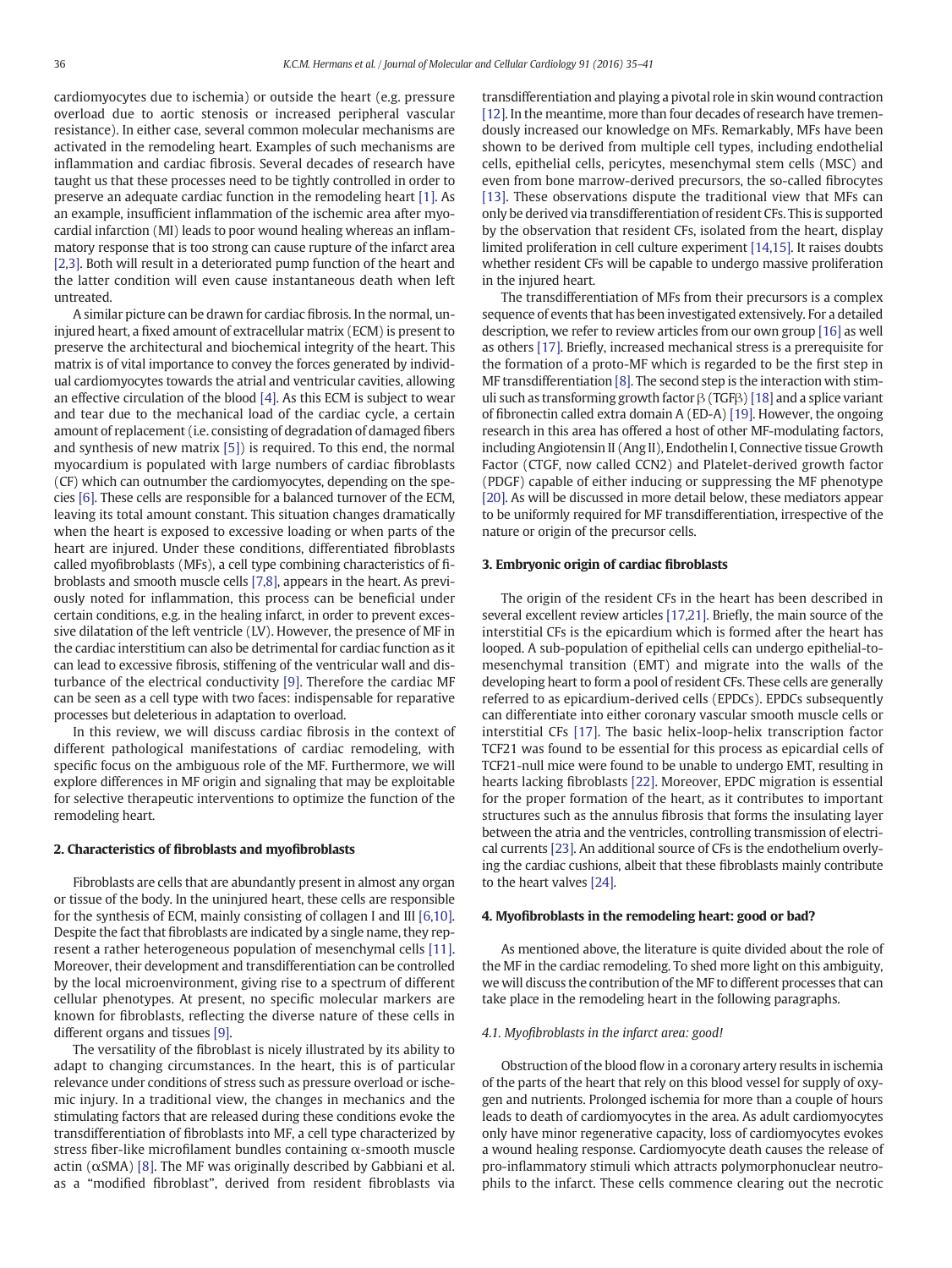debris in the first days following MI. Next, monocytes invade the infarct area and differentiate into macrophages [\[25\].](#page-6-0) The cytokines and chemokines released by the inflammatory cells orchestrate the formation of granulation tissue in the injured areas. Granulation tissue typically contains newly-formed primitive blood vessels, macrophages and MF embedded in a primitive mesh of ECM. Eventually, the granulation tissue matures into a scar where the ECM becomes more crosslinked, the vasculature matures and MF numbers are reduced [\[10\].](#page-6-0)

Having both contractile and synthetic properties, the MF appears to be well-equipped to optimize the wound healing process in the infarcted heart. First, the presence of microfilament bundles containing  $\alpha$ SMA allows MFs to exert a sustained contractile force in the infarct area, thereby actively reducing its length. Particularly in the injured heart, where each contraction causes strain on the infarct area, this characteristic can be of value to prevent excessive dilatation of the infarct area. The MF can then stabilize the scar by deposition of newly synthesized ECM fibers, attenuating infarct expansion and preserving a favorable LV geometry [\[7\].](#page-6-0)

Several lines of evidence illustrate that the persistent presence of MFs in the infarct area is beneficial for cardiac function. Well-healed human infarcts have been shown to contain MFs for many years after MI whereas dilated infarcts have lost their MFs prematurely [\[26\]](#page-6-0). Our lab as well as others have performed in vivo studies to further investigate this. In a study of infarct healing in mice of 5 different genetic backgrounds, a positive correlation was observed between MF numbers in the infarct area, reduction of LV dilatation and preservation of an adequate ejection fraction [\[27\]](#page-6-0). In the meantime, many interventions aimed at the MF in the infarct area have shown beneficial effects on cardiac function in animal models of MI. Briefly, the targets for these interventions can be as diverse as TGFβ signaling [\[18\],](#page-6-0) Reactive oxygen species [\[28\],](#page-6-0) Wnt signaling [\[29\],](#page-6-0) microRNAs [\[30\],](#page-6-0) and biomaterials releasing growth-promoting substances [\[31\]](#page-6-0). For a comprehensive overview of the therapeutic interventions aiming at wound healing process following MI, please refer to a recent review from our group [\[16\]](#page-6-0). The general picture emerging from all this work is that the prolonged presence of MFs in the infarct area is beneficial for maintenance of the ECM in the scar which is subject to wear due to the repetitive stretching. Strategies aiming at increasing the MF numbers in the infarct area offer an improved cardiac function and attenuate the development of heart failure post-MI [\[32\].](#page-6-0) However, we are not aware of studies in which these interventions were tested in MI patients.

#### 4.2. Myofibroblasts in the cardiac interstitium: bad!

In contrast to ischemic heart disease, where the initial injury is localized to the ischemic areas of the heart, cardiac remodeling due to pressure overload evokes cardiac hypertrophy and fibrosis throughout the ventricles. Because this type of cardiac remodeling is typically observed in patients with hypertension, the name hypertensive heart disease (HHD) is frequently used to refer to this condition. Initially, this adaptation can normalize the wall stress, but in the long run it leads to diastolic dysfunction which frequently progresses towards combined diastolic/systolic dysfunction [\[33\].](#page-6-0)

The pressure overload in HHD is typically associated with the appearance of MFs throughout the ventricular wall. This fibrosis is typically found in the endomysium, surrounding individual fibers of cardiomyocytes, and in the perimysium, surrounding bundles of cardiomyocyte fibers [\[34\]](#page-6-0). Moreover, excessive deposition of ECM can be found around the coronary arterial vasculature, a process referred to as perivascular fibrosis [\[35\].](#page-6-0) The excessive fibrosis not only increases the stiffness of the LV wall but can also affect the excitationcontraction coupling of the cardiomyocytes and the exchange of oxygen and nutrients. Therefore, the presence of MFs in the cardiac interstitium is generally considered to be detrimental for cardiac function [\[4\].](#page-6-0)

#### 4.3. Myofibroblasts in heart valves: good?

As indicated above, MFs are not observed in the normal healthy heart. There is, however, an exception to this observation as heart valves are known to contain MF under normal conditions. These MFs, also referred to as valvular interstitial cells (VICs), are involved in the continuous repair of damaged ECM caused by the stretch and deformation of the valve leaflets during the cardiac cycle [\[36\].](#page-6-0) Valvular disease can be accompanied by an activation of the MF, leading to the stiffening of the valve leaflets that is found in valvular stenosis [\[37\].](#page-6-0) These observations in the cardiac valves underscore the two faces of the MF: beneficial when appropriately controlled but detrimental when this control is lost.

#### 4.4. Myofibroblasts in arrhythmogenesis: bad!

Cardiac fibrosis is known to increase arrhythmogenesis in various cardiovascular pathologies, as well as in the aged heart and the fibroblast/MF seem to play a key role [\[38\]](#page-6-0). The factors that mediate this phenomenon can be various: MF presence and ECM deposition in the myocardium themselves, gap junctions between MFs and myocytes, mechanical coupling of MFs to myocytes and paracrine factors released by the MFs have all been suggested as villains. Myocardial areas with "patchy" fibrosis or high interstitial fibrosis and areas with collagen presence in-between cardiomyocytes (diffuse fibrosis) possess very high potential for arrhythmogenesis, as they all lead to slow conductivity [\[39\].](#page-6-0) In vitro studies by Askar et al., demonstrated that high MF proliferation in cultures leads to arrhythmogenesis, however inhibition of MF proliferation is directly associated with a dramatic reduction of ectopic activity and attenuation of re-entrant arrhythmias [\[40\].](#page-6-0) Additionally, MFs appear to lose their arrhythmogenic properties when  $\alpha$ SMA is disrupted [\[41\]](#page-6-0). The gap junction coupling MFs and myocytes is reported to be a source of arrhythmogenesis in both pressure overload [\[42\]](#page-6-0) and ischemia [\[43\].](#page-6-0) The Askar group also showed that blunting Connexin 43 (Cx43) expression in the MF can have similar anti-arrhythmogenic effects, identifying Cx43 as a potential target for the attenuation of MF-mediated arrhythmogenesis [\[44\]](#page-6-0). Interestingly, the injection of autologous dermal fibroblasts into the infarct and peri-infarct areas of pigs following MI was reported to actually reduce ventricular tachycardias [\[45\],](#page-6-0) while the group recently reported similar results in atrial fibrillation [\[46\],](#page-6-0) disputing the theory of the "bad MF". It is suggested that the peri-infarct area is of crucial importance for the MF-mediated arrhythmogenesis. Low MF density in the peri-infarct area does not predispose to arrhythmia – as expected – however medium densities lead to action potential disturbances and consequently to arrhythmias. Surprisingly, high densities of MF appear to be antiarrhythmogenic, as they cause resting depolarization and thus reduce the chance for re-entrant arrhythmias [\[47\]](#page-6-0). To sum up, targeting MFs might be a rational strategy to prevent arrhythmogenesis in cardiac fibrosis, however further research is required in order to shed light into practical issues before this knowledge is translated to the clinic.

#### 5. Origin of the myofibroblasts in the remodeling heart

The initial picture that arose from the work of Gabbiani et al. was that during wound healing the resident fibroblasts become activated and differentiate into MFs [\[12\].](#page-6-0) Although this concept was groundbreaking in its day, in the meantime new developments have showcased that MFs can arise from many different cell types [\[13\].](#page-6-0) Resident CFs are an unlikely source, as the proliferative capacity of these cells was found to be limited, at least in vitro [\[48\]](#page-6-0). In the following paragraphs, we will provide evidence that the MFs observed in different forms of cardiac remodeling can be derived from a variety of sources, which depend on the pathological entity that stimulates them.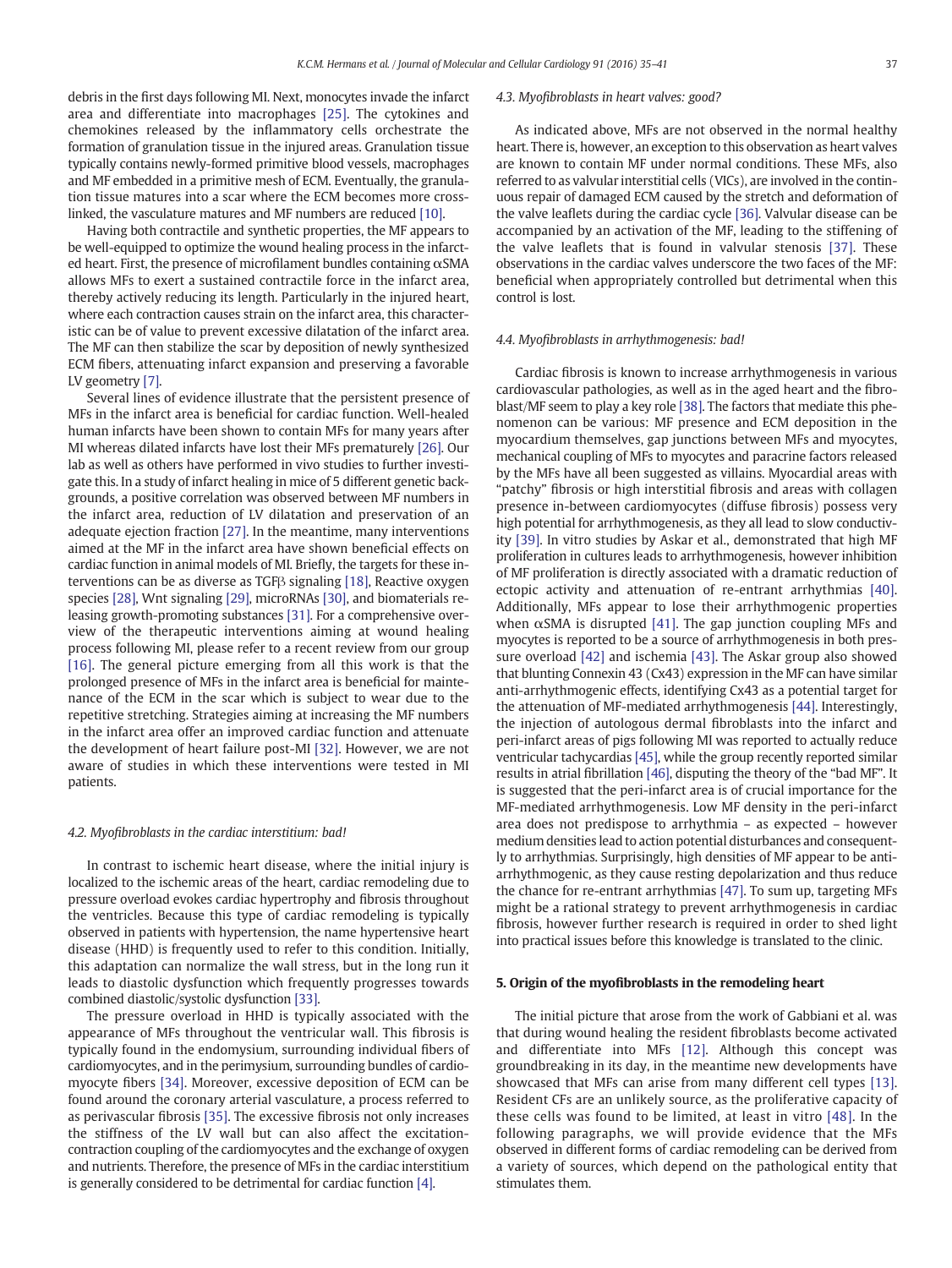#### 5.1. The origin of myofibroblasts in the infarct area in permanent MI

A careful analysis of the different stages of infarct healing suggests that it is quite unlikely that the MFs in the infarct area can be derived from fibroblasts that are locally present, as this area passes through a necrotic phase that is completely acellular [\[10\]](#page-6-0). This means that the MFs have to migrate from the border zone into the infarct area, a process that can easily be observed when infarct healing is followed in time in tissue sections stained for  $\alpha$ SMA (Fig. 1). Although resident cardiac fibroblasts from the border zone have been shown to contribute to the pool of MF [\[14,15\]](#page-6-0), these stainings also revealed a pool of  $αSMA$ positive cells at the epicardial and endocardial side of the heart. Interestingly, the appearance of  $\alpha$ SMA-positive cells in the epicardial region appeared to precede the appearance of these cells in the infarct area as the pericardium at the site of infarction is restored at 3 days post-MI. Applying permanent ligation of the left ascending coronary artery in mice in which the Wilm's Tumor suppressor-1 (Wt1) lineage was genetically labeled, van Wijk et al. demonstrated that epicardium-derived mesenchymal cells contribute to the MF population in the infarct area [\[49\],](#page-6-0) an observation that was recently confirmed [\[50\].](#page-6-0) The presence of MF from epicardial origin was also reported in a mouse model where 24 h of ischemia was followed by 7 days of reperfusion [\[51\];](#page-6-0) although technically speaking this is an ischemia/reperfusion study, the very long period of ischemia results in damage similar to permanent ischemia. Studies on zebrafish hearts have also shown that epicardialderived cells can differentiate into MF and confer cardio-protective effects following permanent myocardial damage due to cryoinjury [\[52\].](#page-6-0) These combined observations support the notion that epicardiumderived epithelial cells differentiate towards a mesenchymal phenotype via EMT, and are an important source of MFs in the infarct area after permanent MI.

#### 5.2. The origin of myofibroblasts in the infarct area in ischemia/reperfusion

In contrast to the permanent coronary artery ligation described above, in the ischemia/reperfusion model of MI the coronary artery is only occluded for a limited period of time (usually between 30 and 60 min) and then re-opened to restore the blood flow to the injured area. Because of the fact that cardiomyocytes are much more susceptible to ischemia than most other cells that populate the ventricular wall [\[53\],](#page-7-0) this procedure is likely to eliminate cardiomyocytes with relative selectivity. This may be illustrated by the study of Carlson et al., who observed fibroblast-like cells in the infarct area of the reperfused heart that deviate from structural fibroblasts by expressing CD44 and the primitive markers TERT, Nanog and CD34, all markers for MSC [\[54\].](#page-7-0) These fibroblast-like cells peaked at 3 days post-MI and transition towards MFs was observed in the following days [\[48\].](#page-6-0) In aged mice with reduced numbers of MSC, only few MSC-derived MFs were observed which significantly impaired the process of infarct healing [\[55\].](#page-7-0) From other studies, it was estimated that only a minority of the MF in the infarct area was bone marrow-derived [\[17\].](#page-6-0) This supports the conclusion that MSC are an important source of MFs in the injury caused by ischemia/reperfusion.

#### 5.3. The origin of myofibroblasts in the interstitium

Several studies have addressed the origin of the MFs that populate the interstitium in models of pressure overload. The epicardium was excluded as a source of interstitial MFs in mice in which pressure overload was induced by either coarctation of the thoracic aorta or by infusion of Ang II [\[51\].](#page-6-0) In a model of daily 15 min periods of cardiac ischemia followed by reperfusion, interstitial fibrosis was observed that was mediated by fibroblasts originating from circulating precursors called



Fig. 1. Time course of the expression of  $\alpha$ -smooth muscle actin ( $\alpha$ SMA) in the infarcted rat heart at 2 (A), 4 (B), 7 (C) and 14 (D) days after induction of myocardial infarction by permanent ligation of the left ascending coronary artery. Arrowheads indicate the epicardium whereas arrows point at the sub-epicardial space. N represents the area of necrosis that developed due to the ischemic insult. MF: myofibroblasts, End: endocardium. From this time course it is clear that the epicardium and the sub-epicardial space stain positive for αSMA well before the s evolve around the necrotic area at day 14. Please note that the epicardial cells have become αSMA-negative at 14 days post-infarction.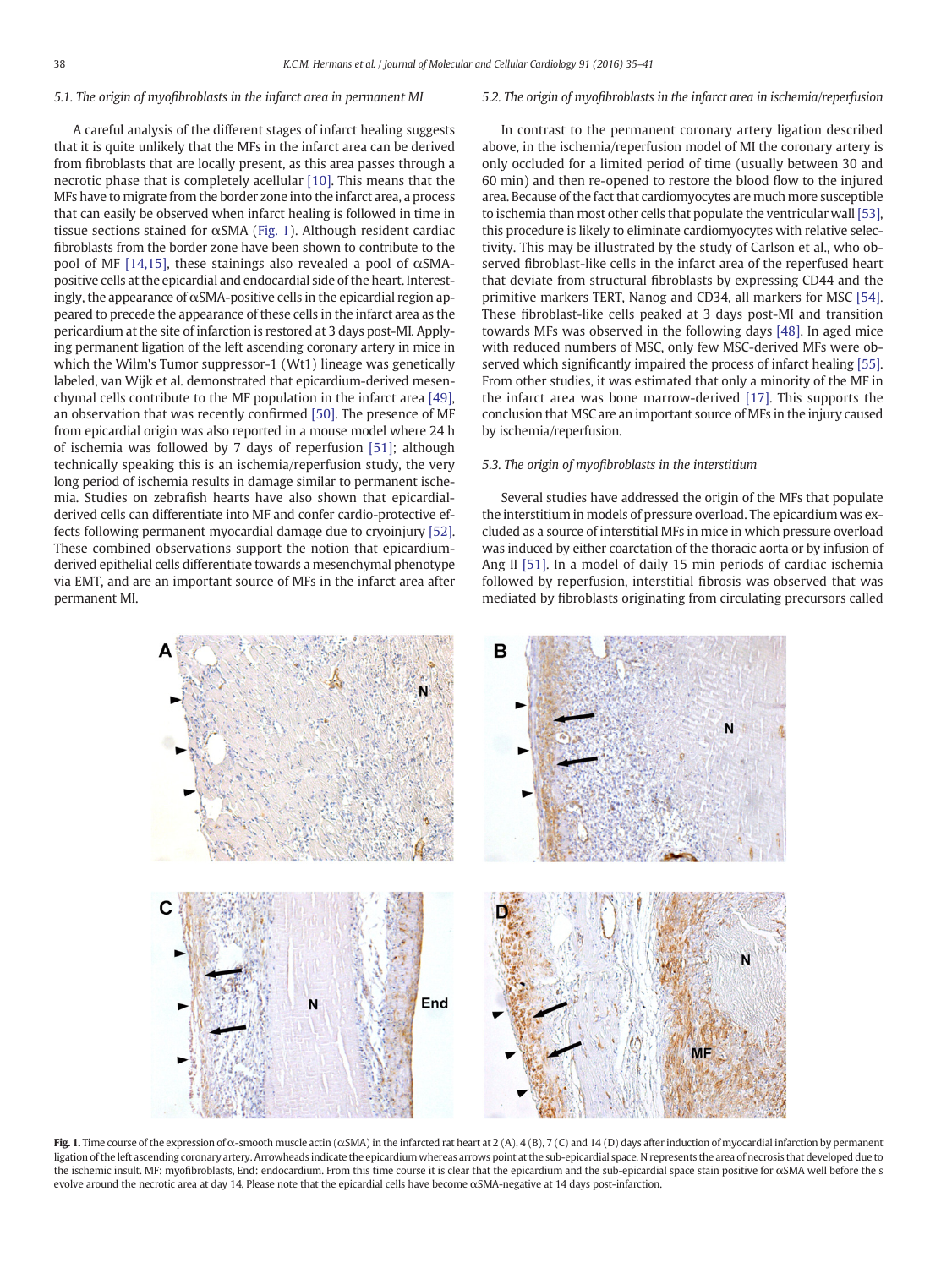fibrocytes. The periods of ischemia in this model are too short to induce cardiomyocyte necrosis, but the procedure does result in the production of monocyte chemoattractant protein-1 (MCP-1) which is likely to be involved in attracting the fibrocytes. In mice lacking MCP1 the fibrotic response to the repetitive periods of ischemia was lost, underscoring the importance of this mechanism for the induction of fibrosis in this model.

Application of fate mapping and sex-mismatched bone marrow transplantations has shown that in a mouse model of pressure overload by coarctation of the aorta, one third of the fibroblasts and the majority of the MFs were derived from endothelial cells via EndMT (endothelialto-mesenchymal transition). Circulating bone marrow-derived fibrocytes accounted for less than 25% of the fibroblasts in this model. The EndMT was promoted by TGFβ and could be inhibited by administration of bone morphogenetic protein 7 [\[56\].](#page-7-0) In contrast, when pressure overload was induced by Ang II infusion, the bone marrow was the most prominent source of myocardial infiltrating MFs, whereas only few of these cells showed endothelial characteristics [\[57\].](#page-7-0) In a recent study from the Evans lab, however, both circulating fibrocytes and endothelial cells were disputed to be a source of fibroblasts in the pressure-overloaded heart. In contrast, in this study the fibroblasts present in the fibrotic heart were shown to originate from two resident fibroblast lineages: the endo- and epicardial-derived lineages [\[58\]](#page-7-0). The lack of well-defined and specific markers for (myo)fibroblasts is likely to have contributed to these conflicting data.

#### 6. Perspective for selective intervention

MF transdifferentiation during cardiac remodeling has two faces: On the one hand, an adequate response to cardiac overload and injury would be impossible without fibrosis but, on the other hand excessive fibrosis - in particular of the interstitium - has detrimental effects on the pump function of the heart. Multiple factors, including TGFβ, Endothelin-1, Ang II, CTGF/CCN2 and PDGF play important or even critical roles in MF transdifferentiation and the subsequent fibrotic response [\[20\].](#page-6-0) Unfortunately, these factors appear to have uniform roles in the different forms of fibrosis, making them unsuitable for selective intervention in the fibrotic response.

As illustrated above, there is a growing body of evidence that the MFs involved in various types of fibrotic response, originate from different sources. Since both the embryonic background and the routes towards differentiated MFs are likely to be diverse, this may open up opportunities for interventions targeting the adverse fibrotic response but leaving the beneficial fibrosis untouched. In the following paragraphs, we will discuss our current knowledge of the mediators involved in these different pathways.

#### 6.1. Fibrocyte attraction to the injured heart

Fibrocytes are bone marrow-derived precursors of fibroblasts that are present in the circulation. These cell types express markers for bone marrow-derived cells such as CD34 and CD45, but are also positive for discoid domain receptor-2 (DDR2) and Collagen-I. In order to migrate to sites of injury, these cells have to be attracted by cytokines and/or chemokines. Therefore, these cells possess multiple chemokines including CCL2 (MCP-1), CCL5, CCL7 and express the receptors CCR2 and CXCR4 [\[59\]](#page-7-0). The attraction of fibrocytes from the circulation is a distinctive feature of these cells and therefore would qualify for a selective intervention. However, our knowledge of the chemokines responsible for fibrocyte attraction to the heart is rather limited. Until recently, the attraction of fibrocytes to the pressure-overloaded heart was considered to be CCL2- and CXCL12-dependent [\[60\]](#page-7-0). However, interrupting the signaling of CCR2 and CXCL4 via genetic and pharmacological intervention, respectively, did not reduce the invasion of fibroblasts in hearts of mice that were stimulated with Ang II for 3 days [\[61\]](#page-7-0). This illustrates that the gaps in our knowledge on the mediators attracting fibrocytes to the injured heart need to be filled before successful interventions can be performed.

Sun et al. showed that Cathepsin-L is a crucial regulator of fibrocyte mobilization and MF accumulation, as demonstrated by using Cathepsin-L knockout mice in a permanent ligation MI model [\[62\].](#page-7-0) An alternative way to restrict fibrosis by fibrocytes would be the prevention of their transdifferentiation. In mice exposed to daily short bouts of ischemia followed by reperfusion - a protocol that induces diffuse interstitial fibrosis - administration of serum amyloid P (member of the Pentraxin family) was shown to completely prevent cardiac fibrosis. This was accompanied by a marked reduction of  $CD45<sup>+</sup>$  fibroblasts, known to be of myeloid origin [\[14\]](#page-6-0). This observation underscores that selective intervention in an adverse fibrotic mechanism may be feasible without interfering with beneficial fibrotic mechanisms.

#### 6.2. EMT: epicardial activation and transdifferentiation

Epicardial cells respond to cardiac injury by reactivating a developmental gene expression program. It is therefore tempting to speculate that these activated epicardial cells can migrate into the myocardium and can - via EMT- differentiate into CF in a fashion similar to the population of the myocardium with EPDCs during development. Several members of the TGFβ superfamily have been shown to regulate EMT, but there are many other factors that can control EMT. These include Wt1, thymosin β4, canonical Wnt signaling, PDGF and periostin [\[21\].](#page-6-0) In addition, Bronnum et al. showed recently that a complex crosstalking mechanism between the transcription factor Islet-1, microRNA-31 and β-catenin might be in place to regulate cardiac EMT [\[63\]](#page-7-0). The next step will be to study the effect of interventions in these mediators, either alone or in combination, on the contribution of EPDCs to the fibrosis in different models of cardiac remodeling.

#### 6.3. Mesenchymal stem cell transdifferentiation

MSCs have been extensively studied in the context of cardiac regeneration by cell transplantation. A population of small precursor cells expressing primitive markers such as TERT, Nanog and CD34, but also fibroblast characteristics such as Collagen-I and DDR2, has been identified in the adult heart. At present, little is known about the growth factors and/or chemokines that induce the selective proliferation and migration of these cells and promote their transdifferentiation into (myo)fibroblasts. Cosentino et al. demonstrated that the GPR17 receptor is expressed in cells of mesenchymal origin and that it is co-localized with αSMA in the infarct area early in the wound healing process; this implyes that GPR17 could be playing a major role in the transdifferentiation of MF [\[64\].](#page-7-0) The potential role of pigment epithelium-derived factor (PEDF) in the transdifferentiation of MSCs to CF was reported by Liang et al., especially in aged MSCs [\[65\]](#page-7-0). Recent reports show that leptin [\[66\],](#page-7-0) non-muscle myosin II (NMMII) [\[67\]](#page-7-0) and adenosine A2B receptor [\[68\]](#page-7-0) could also be implicated in MSC to MF transdifferentiaton. Lastly, one other mediator that has been suggested to trigger transdifferentiation of MSCs towards fibroblasts is insulin [\[69\]](#page-7-0). Elevated insulin levels tend to increase with age, which could serve as an explanation for the increased fibrosis in older hearts. However, as insulin does not appear to be a useful candidate for interventions in vivo, the underlying signaling pathway(s) will need to be further explored in order to develop this into a feasible intervention.

#### 7. Conclusion

Cardiac fibrosis is a common process in the response of the heart to a plethora of stimuli. The appearance of MF is one of the common denominators in the fibrotic response. In some cases this response is required to preserve cardiac integrity and maintain an adequate function but in other cases it is detrimental and contributes to the development of dysfunction and heart failure. Recently, it has become clear that the classical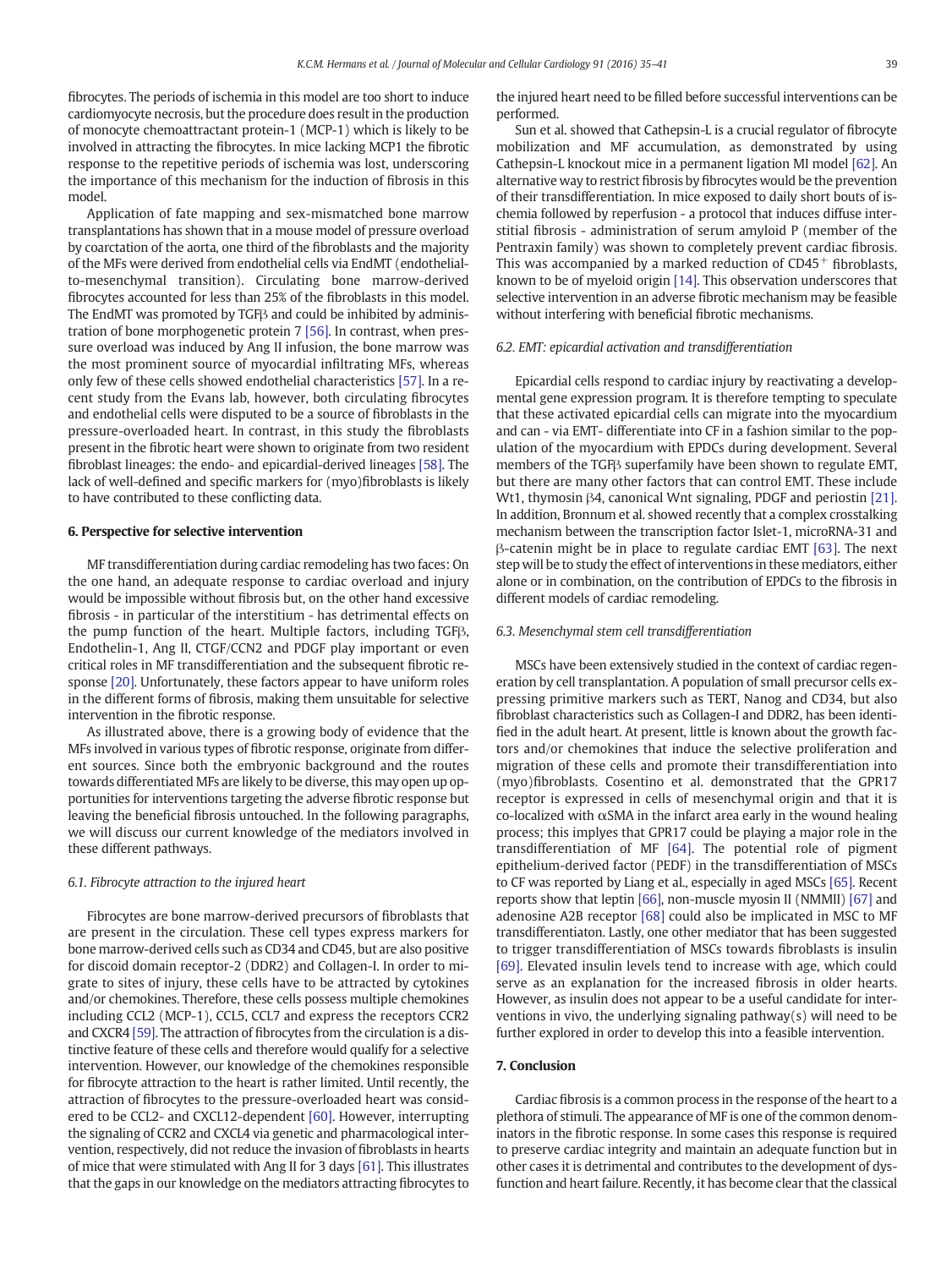<span id="page-6-0"></span>view on cardiac fibrosis that MFs can only be derived from resident fibroblasts needs to be revised. In this review, we provide an overview of studies showing that MFs can be derived from various sources and that the contribution of these diverse progenitors to the pool of MF may vary in different forms of cardiac fibrosis. This knowledge may provide us with tools for selective intervention in the fibrotic response, targeting"bad" fibrosis but leaving the "good" fibrosis unaffected. However, there are several gaps in our knowledge that need to be filled before we can consider such an approach in the clinical setting. First, the vast majority of studies presented in this review are based on animal models of cardiac remodeling, mainly rodents. At present, we still have to find out how the concepts derived from these studies translate to humans. Complicating matters even further, different forms of fibrosis may go hand in hand in a single patient suffering from different cardiovascular disorders, e.g. hypertension and MI, as well as other comorbidities. Second, despite the different origin of the MF progenitors, many of the molecular mediators are common in the different forms of fibrosis. A better understanding of the molecular signaling pathways that induce the transdifferentiation of the MF phenotype from its different precursors will be essential to develop more precise interventions in the fibrotic response, allowing the attenuation of the noxious fibrosis while retaining or even stimulating the beneficial aspects of the fibrotic response.

#### References

- [1] [A. Papageorgiou, M. Rienks, Novel regulators of cardiac in](http://refhub.elsevier.com/S0022-2828(15)30121-8/rf0005)flammation: matricellular [proteins expand their repertoire, J. Mol. Cell. Cardiol. \(2015\) \(in press\).](http://refhub.elsevier.com/S0022-2828(15)30121-8/rf0005)
- N.G. Frangogiannis, Regulation of the infl[ammatory response in cardiac repair, Circ.](http://refhub.elsevier.com/S0022-2828(15)30121-8/rf0010) [Res. 110 \(2012\) 159](http://refhub.elsevier.com/S0022-2828(15)30121-8/rf0010)–173.
- [3] [F.A. van Nieuwenhoven, N.A. Turner, The role of cardiac](http://refhub.elsevier.com/S0022-2828(15)30121-8/rf0015) fibroblasts in the transition from inflammation to fi[brosis following myocardial infarction, Vasc. Pharmacol. 58](http://refhub.elsevier.com/S0022-2828(15)30121-8/rf0015) [\(2013\) 182](http://refhub.elsevier.com/S0022-2828(15)30121-8/rf0015)–188.
- [4] [P. Kong, P. Christia, N.G. Frangogiannis, The pathogenesis of cardiac](http://refhub.elsevier.com/S0022-2828(15)30121-8/rf0020) fibrosis, Cell. [Mol. Life Sci. 71 \(2014\) 549](http://refhub.elsevier.com/S0022-2828(15)30121-8/rf0020)–574.
- [5] [M.L. Lindsey, R.P. Iyer, M. Jung, K.Y. DeLeon-Pennell, Y. Ma, Matrix metalloprotein](http://refhub.elsevier.com/S0022-2828(15)30121-8/rf0025)[ases as input and output signals for post-Myocardial infarction remodeling, J Mol](http://refhub.elsevier.com/S0022-2828(15)30121-8/rf0025) [Cell Cardiol. \(2015\) \(in press\)](http://refhub.elsevier.com/S0022-2828(15)30121-8/rf0025).
- [6] [P. Camelliti, T.K. Borg, P. Kohl, Structural and functional characterisation of cardiac](http://refhub.elsevier.com/S0022-2828(15)30121-8/rf0030) fi[broblasts, Cardiovasc. Res. 65 \(2005\) 40](http://refhub.elsevier.com/S0022-2828(15)30121-8/rf0030)–51.
- [7] [S.W. van den Borne, J. Diez, W.M. Blankesteijn, J. Verjans, L. Hofstra, J. Narula, Myo](http://refhub.elsevier.com/S0022-2828(15)30121-8/rf0035)[cardial remodeling after infarction: the role of myo](http://refhub.elsevier.com/S0022-2828(15)30121-8/rf0035)fibroblasts, Nat. Rev. Cardiol. 7 [\(2010\) 30](http://refhub.elsevier.com/S0022-2828(15)30121-8/rf0035)–37.
- [8] [B. Hinz, S.H. Phan, V.J. Thannickal, M. Prunotto, A. Desmouliere, J. Varga, et al., Recent](http://refhub.elsevier.com/S0022-2828(15)30121-8/rf0040) developments in myofi[broblast biology: paradigms for connective tissue remodel](http://refhub.elsevier.com/S0022-2828(15)30121-8/rf0040)[ing, Am. J. Pathol. 180 \(2012\) 1340](http://refhub.elsevier.com/S0022-2828(15)30121-8/rf0040)–1355.
- [9] [N.A. Turner, K.E. Porter, Function and fate of myo](http://refhub.elsevier.com/S0022-2828(15)30121-8/rf0045)fibroblasts after myocardial infarc[tion, Fibrogenesis Tissue Repair 6 \(2013\) 5.](http://refhub.elsevier.com/S0022-2828(15)30121-8/rf0045)
- [10] [J.P.M. Cleutjens, W.M. Blankesteijn, M.J.A.P. Daemen, J.F.M. Smits, The infarcted](http://refhub.elsevier.com/S0022-2828(15)30121-8/rf0050) [myocardium: simply dead tissue or a lively target for therapeutic interventions,](http://refhub.elsevier.com/S0022-2828(15)30121-8/rf0050) [Cardiovasc. Res. 44 \(1999\) 232](http://refhub.elsevier.com/S0022-2828(15)30121-8/rf0050)–241.
- [11] [R.R. Driskell, B.M. Lichtenberger, E. Hoste, K. Kretzschmar, B.D. Simons, M.](http://refhub.elsevier.com/S0022-2828(15)30121-8/rf0055) Charalambous, et al., Distinct fi[broblast lineages determine dermal architecture in](http://refhub.elsevier.com/S0022-2828(15)30121-8/rf0055) [skin development and repair, Nature 504 \(2013\) 277](http://refhub.elsevier.com/S0022-2828(15)30121-8/rf0055)–281.
- [12] [G. Gabbiani, G.B. Ryan, Presence of modi](http://refhub.elsevier.com/S0022-2828(15)30121-8/rf0060)fied fibroblasts in granulation tissue and [their possible role in wound contraction, Experientia 27 \(1971\) 549](http://refhub.elsevier.com/S0022-2828(15)30121-8/rf0060)–550.
- [13] [E.M. Zeisberg, R. Kalluri, Origins of cardiac](http://refhub.elsevier.com/S0022-2828(15)30121-8/rf0065) fibroblasts, Circ. Res. 107 (2010) 1304–[1312.](http://refhub.elsevier.com/S0022-2828(15)30121-8/rf0065)
- [14] [S.B. Haudek, Y. Xia, P. Huebener, J.M. Lee, S. Carlson, J.R. Crawford, et al., Bone](http://refhub.elsevier.com/S0022-2828(15)30121-8/rf0070) marrow-derived fi[broblast precursors mediate ischemic cardiomyopathy in mice,](http://refhub.elsevier.com/S0022-2828(15)30121-8/rf0070) [Proc. Natl. Acad. Sci. U. S. A. 103 \(2006\) 18284](http://refhub.elsevier.com/S0022-2828(15)30121-8/rf0070)–18289.
- [15] [T. Yano, T. Miura, Y. Ikeda, E. Matsuda, K. Saito, T. Miki, et al., Intracardiac](http://refhub.elsevier.com/S0022-2828(15)30121-8/rf0075) fibroblasts, [but not bone marrow derived cells, are the origin of myo](http://refhub.elsevier.com/S0022-2828(15)30121-8/rf0075)fibroblasts in myocardial [infarct repair, Cardiovasc. Pathol. 14 \(2005\) 241](http://refhub.elsevier.com/S0022-2828(15)30121-8/rf0075)–246.
- [16] [E.P. Daskalopoulos, K.C. Hermans, W.M. Blankesteijn, Cardiac \(myo\)](http://refhub.elsevier.com/S0022-2828(15)30121-8/rf0080)fibroblast: [Novel strategies for its targeting following myocardial infarction, Curr. Pharm.](http://refhub.elsevier.com/S0022-2828(15)30121-8/rf0080) [Des. 20 \(2014\) 1987](http://refhub.elsevier.com/S0022-2828(15)30121-8/rf0080)–2002.
- [17] A. Deb, E. Ubil, Cardiac fi[broblast in development and wound healing, J. Mol. Cell.](http://refhub.elsevier.com/S0022-2828(15)30121-8/rf0085) [Cardiol. 70 \(2014\) 47](http://refhub.elsevier.com/S0022-2828(15)30121-8/rf0085)–55.
- [18] [M. Dobaczewski, W. Chen, N.G. Frangogiannis, Transforming growth factor](http://refhub.elsevier.com/S0022-2828(15)30121-8/rf0090) [\(TGF\)-beta signaling in cardiac remodeling, J. Mol. Cell. Cardiol. 51 \(2011\)](http://refhub.elsevier.com/S0022-2828(15)30121-8/rf0090) 600–[606](http://refhub.elsevier.com/S0022-2828(15)30121-8/rf0090).
- [19] [G. Serini, M.L. Bochaton-Piallat, P. Ropraz, A. Geinoz, L. Borsi, L. Zardi, et al., The](http://refhub.elsevier.com/S0022-2828(15)30121-8/rf0095) fibro[nectin domain ED-A is crucial for myo](http://refhub.elsevier.com/S0022-2828(15)30121-8/rf0095)fibroblastic phenotype induction by [transforming growth factor-beta1, J. Cell Biol. 142 \(1998\) 873](http://refhub.elsevier.com/S0022-2828(15)30121-8/rf0095)–881.
- [20] [A. Leask, Getting to the heart of the matter: new insights into cardiac](http://refhub.elsevier.com/S0022-2828(15)30121-8/rf0100) fibrosis, Circ. [Res. 116 \(2015\) 1269](http://refhub.elsevier.com/S0022-2828(15)30121-8/rf0100)–1276.
- [21] [J.C. Kovacic, N. Mercader, M. Torres, M. Boehm, V. Fuster, Epithelial-to-mesenchymal](http://refhub.elsevier.com/S0022-2828(15)30121-8/rf0105) [and endothelial-to-mesenchymal transition: from cardiovascular development to](http://refhub.elsevier.com/S0022-2828(15)30121-8/rf0105) [disease, Circulation 125 \(2012\) 1795](http://refhub.elsevier.com/S0022-2828(15)30121-8/rf0105)–1808.
- [22] [A. Acharya, S.T. Baek, G. Huang, B. Eskiocak, S. Goetsch, C.Y. Sung, et al., The bHLH](http://refhub.elsevier.com/S0022-2828(15)30121-8/rf0110) [transcription factor Tcf21 is required for lineage-speci](http://refhub.elsevier.com/S0022-2828(15)30121-8/rf0110)fic EMT of cardiac fibroblast [progenitors, Development 139 \(2012\) 2139](http://refhub.elsevier.com/S0022-2828(15)30121-8/rf0110)–2149.
- [23] [A.C. Gittenberger-de Groot, M.P. Vrancken Peeters, M.M. Mentink, R.G. Gourdie, R.E.](http://refhub.elsevier.com/S0022-2828(15)30121-8/rf0115) [Poelmann, Epicardium-derived cells contribute a novel population to the myocardi](http://refhub.elsevier.com/S0022-2828(15)30121-8/rf0115)[al wall and the atrioventricular cushions, Circ. Res. 82 \(1998\) 1043](http://refhub.elsevier.com/S0022-2828(15)30121-8/rf0115)–1052.
- [24] [L.M. Eisenberg, R.R. Markwald, Molecular regulation of atrioventricular](http://refhub.elsevier.com/S0022-2828(15)30121-8/rf0120) [valvuloseptal morphogenesis, Circ. Res. 77 \(1995\) 1](http://refhub.elsevier.com/S0022-2828(15)30121-8/rf0120)–6.
- [25] N.A. Turner, Infl[ammatory and Fibrotic Responses of Cardiac Fibroblasts to Myocar](http://refhub.elsevier.com/S0022-2828(15)30121-8/rf0125)[dial Damage Associated Molecular Patterns \(DAMPs\), J. Mol. Cell. Cardiol. \(2016\).](http://refhub.elsevier.com/S0022-2828(15)30121-8/rf0125)
- [26] [I.E.M.G. Willems, M.G. Havenith, J.G.R. De Mey, M.J.A.P. Daemen, The](http://refhub.elsevier.com/S0022-2828(15)30121-8/rf0130) α-smooth [muscle actin-positive cells in healing human myocardial scars, Am. J. Pathol. 145](http://refhub.elsevier.com/S0022-2828(15)30121-8/rf0130) [\(1994\) 868](http://refhub.elsevier.com/S0022-2828(15)30121-8/rf0130)–875.
- [27] [S.W. van den Borne, V.A. van de Schans, A.E. Strzelecka, H.T. Vervoort-Peters, P.M.](http://refhub.elsevier.com/S0022-2828(15)30121-8/rf0135) Lijnen, J.P. Cleutiens, et al., Mouse strain determines the outcome of wound healing [after myocardial infarction, Cardiovasc. Res. 84 \(2009\) 273](http://refhub.elsevier.com/S0022-2828(15)30121-8/rf0135)–282.
- [28] [D. Sorescu, K.K. Griendling, Reactive oxygen species, mitochondria, and NAD\(P\)H](http://refhub.elsevier.com/S0022-2828(15)30121-8/rf0140) [oxidases in the development and progression of heart failure, Congest. Heart Fail.](http://refhub.elsevier.com/S0022-2828(15)30121-8/rf0140) [8 \(2002\) 132](http://refhub.elsevier.com/S0022-2828(15)30121-8/rf0140)–140.
- [29] [K.C. Hermans, W.M. Blankesteijn, Wnt Signaling in Cardiac Disease, Compr. Physiol.](http://refhub.elsevier.com/S0022-2828(15)30121-8/rf0145) [5 \(2015\) 1183](http://refhub.elsevier.com/S0022-2828(15)30121-8/rf0145)–11209.
- [30] [P.A. Da Costa Martins, L.J. De Windt, Targeting microRNA targets, Circ. Res. 111](http://refhub.elsevier.com/S0022-2828(15)30121-8/rf0150) [\(2012\) 506](http://refhub.elsevier.com/S0022-2828(15)30121-8/rf0150)–508.
- [31] [E.P. Daskalopoulos, A.D. Vilaeti, E. Barka, P. Mantzouratou, D. Kouroupis, M.](http://refhub.elsevier.com/S0022-2828(15)30121-8/rf0155) [Kontonika, et al., Attenuation of post-infarction remodeling in rats by sustained](http://refhub.elsevier.com/S0022-2828(15)30121-8/rf0155) [myocardial growth hormone administration, Growth Factors 1](http://refhub.elsevier.com/S0022-2828(15)30121-8/rf0155)–9 (2015).
- [32] [H. Laeremans, E.P. Daskalopoulos, B. Janssen, W.M. Blankesteijn, Blocking of Wnt/](http://refhub.elsevier.com/S0022-2828(15)30121-8/rf0160) [Frizzled Signaling Stops the Dilatation of the Left Ventricle After Myocardial Infarc](http://refhub.elsevier.com/S0022-2828(15)30121-8/rf0160)[tion, Circulation 124 \(2011\).](http://refhub.elsevier.com/S0022-2828(15)30121-8/rf0160)
- [33] [M.H. Drazner, The progression of hypertensive heart disease, Circulation 123 \(2011\)](http://refhub.elsevier.com/S0022-2828(15)30121-8/rf0165) [327](http://refhub.elsevier.com/S0022-2828(15)30121-8/rf0165)–334.
- [34] [B.C. Berk, K. Fujiwara, S. Lehoux, ECM remodeling in hypertensive heart disease, J.](http://refhub.elsevier.com/S0022-2828(15)30121-8/rf0170) [Clin. Investig. 117 \(2007\) 568](http://refhub.elsevier.com/S0022-2828(15)30121-8/rf0170)–575.
- [35] [K.T. Weber, Y. Sun, S.K. Bhattacharya, R.A. Ahokas, I.C. Gerling, Myo](http://refhub.elsevier.com/S0022-2828(15)30121-8/rf0175)fibroblast[mediated mechanisms of pathological remodelling of the heart, Nat. Rev. Cardiol.](http://refhub.elsevier.com/S0022-2828(15)30121-8/rf0175) [10 \(2013\) 15](http://refhub.elsevier.com/S0022-2828(15)30121-8/rf0175)–26.
- [36] [I. Vesely, Heart valve tissue engineering, Circ. Res. 97 \(2005\) 743](http://refhub.elsevier.com/S0022-2828(15)30121-8/rf0180)-755.
- [37] [S. Jana, R.T. Tranquillo, A. Lerman, Cells for tissue engineering of cardiac valves, J.](http://refhub.elsevier.com/S0022-2828(15)30121-8/rf0185) [Tissue Eng. Regen. Med. \(2015\)](http://refhub.elsevier.com/S0022-2828(15)30121-8/rf0185).
- [38] [S.D. Stuart, N.M. DJ, M.L. Lindsey, C.M. Ripplinger, The crossroads of in](http://refhub.elsevier.com/S0022-2828(15)30121-8/rf0190)flammation, fi[brosis, and arrhythmia following myocardial infarction, J. Mol. Cell. Cardiol.](http://refhub.elsevier.com/S0022-2828(15)30121-8/rf0190) [\(2015\) \(in press\)](http://refhub.elsevier.com/S0022-2828(15)30121-8/rf0190).
- [39] T.P. Nguyen, Z. Qu, J.N. Weiss, Cardiac fi[brosis and arrhythmogenesis: the road to](http://refhub.elsevier.com/S0022-2828(15)30121-8/rf0195) [repair is paved with perils, J. Mol. Cell. Cardiol. 70 \(2014\) 83](http://refhub.elsevier.com/S0022-2828(15)30121-8/rf0195)–91.
- [40] [S.F. Askar, A.A. Ramkisoensing, M.J. Schalij, B.O. Bingen, J. Swildens, A. van der Laarse,](http://refhub.elsevier.com/S0022-2828(15)30121-8/rf0200) et al., Antiproliferative treatment of myofi[broblasts prevents arrhythmias in vitro by](http://refhub.elsevier.com/S0022-2828(15)30121-8/rf0200) limiting myofi[broblast-induced depolarization, Cardiovasc. Res. 90 \(2011\) 295](http://refhub.elsevier.com/S0022-2828(15)30121-8/rf0200)–304.
- [41] [C. Rosker, N. Salvarani, S. Schmutz, T. Grand, S. Rohr, Abolishing myo](http://refhub.elsevier.com/S0022-2828(15)30121-8/rf0205)fibroblast [arrhythmogeneicity by pharmacological ablation of alpha-smooth muscle actin con](http://refhub.elsevier.com/S0022-2828(15)30121-8/rf0205)taining stress fi[bers, Circ. Res. 109 \(2011\) 1120](http://refhub.elsevier.com/S0022-2828(15)30121-8/rf0205)–1131.
- [42] [S.Y. Shin, W.M. Jo, T.J. Min, B.K. Kim, D.H. Song, S.H. Hyeon, et al., Gap junction re](http://refhub.elsevier.com/S0022-2828(15)30121-8/rf0210)[modelling by chronic pressure overload is related to the increased susceptibility to](http://refhub.elsevier.com/S0022-2828(15)30121-8/rf0210) atrial fi[brillation in rat heart, Europace 17 \(2015\) 655](http://refhub.elsevier.com/S0022-2828(15)30121-8/rf0210)–663.
- [43] [Y. Zhang, E.M. Kanter, K.A. Yamada, Remodeling of cardiac](http://refhub.elsevier.com/S0022-2828(15)30121-8/rf0215) fibroblasts following [myocardial infarction results in increased gap junction intercellular communication,](http://refhub.elsevier.com/S0022-2828(15)30121-8/rf0215) [Cardiovasc. Pathol. 19 \(2010\) e233](http://refhub.elsevier.com/S0022-2828(15)30121-8/rf0215)–e240.
- [44] [S.F. Askar, B.O. Bingen, J. Swildens, D.L. Ypey, A. van der Laarse, D.E. Atsma, et al.,](http://refhub.elsevier.com/S0022-2828(15)30121-8/rf0220) Connexin43 silencing in myofi[broblasts prevents arrhythmias in myocardial](http://refhub.elsevier.com/S0022-2828(15)30121-8/rf0220) [cultures: role of maximal diastolic potential, Cardiovasc. Res. 93 \(2012\) 434](http://refhub.elsevier.com/S0022-2828(15)30121-8/rf0220)–444.
- [45] [F. Tondato, K. Robinson, J. Cui, T. Goodchild, N. Chronos, N.S. Peters, Effects on](http://refhub.elsevier.com/S0022-2828(15)30121-8/rf0225) [arrhythmogenesis and arrhythmic threshold of injection of autologous](http://refhub.elsevier.com/S0022-2828(15)30121-8/rf0225) fibroblasts [into myocardial infarcts in adult pigs, J. Cardiovasc. Transl. Res. 5 \(2012\) 337](http://refhub.elsevier.com/S0022-2828(15)30121-8/rf0225)–344.
- [46] [F. Tondato, H. Zeng, T. Goodchild, F.S. Ng, N. Chronos, N.S. Peters, Autologous dermal](http://refhub.elsevier.com/S0022-2828(15)30121-8/rf0230) fi[broblast injections slow atrioventricular conduction and ventricular rate in atrial](http://refhub.elsevier.com/S0022-2828(15)30121-8/rf0230) fi[brillation in swine, Circ. Arrhythm. Electrophysiol. 8 \(2015\) 439](http://refhub.elsevier.com/S0022-2828(15)30121-8/rf0230)–446.
- [47] [K.S. McDowell, H.J. Arevalo, M.M. Maleckar, N.A. Trayanova, Susceptibility to](http://refhub.elsevier.com/S0022-2828(15)30121-8/rf0235) [arrhythmia in the infarcted heart depends on myo](http://refhub.elsevier.com/S0022-2828(15)30121-8/rf0235)fibroblast density, Biophys. J. [101 \(2011\) 1307](http://refhub.elsevier.com/S0022-2828(15)30121-8/rf0235)–1315.
- [48] [S. Carlson, J. Trial, C. Soeller, M.L. Entman, Cardiac mesenchymal stem cells contrib](http://refhub.elsevier.com/S0022-2828(15)30121-8/rf0240)[ute to scar formation after myocardial infarction, Cardiovasc. Res. 91 \(2011\) 99](http://refhub.elsevier.com/S0022-2828(15)30121-8/rf0240)–107.
- [49] [B. van Wijk, Q.D. Gunst, A.F. Moorman, M.J. van den Hoff, Cardiac regeneration from](http://refhub.elsevier.com/S0022-2828(15)30121-8/rf0245) [activated epicardium, PLoS ONE 7 \(2012\) e44692.](http://refhub.elsevier.com/S0022-2828(15)30121-8/rf0245)
- [50] [A. Ruiz-Villalba, A.M. Simon, C. Pogontke, M.I. Castillo, G. Abizanda, B. Pelacho,](http://refhub.elsevier.com/S0022-2828(15)30121-8/rf0250) [et al., Interacting resident epicardium-derived](http://refhub.elsevier.com/S0022-2828(15)30121-8/rf0250) fibroblasts and recruited bone [marrow cells form myocardial infarction scar, J. Am. Coll. Cardiol. 65 \(2015\)](http://refhub.elsevier.com/S0022-2828(15)30121-8/rf0250) 2057–[2066.](http://refhub.elsevier.com/S0022-2828(15)30121-8/rf0250)
- [51] [C.M. Braitsch, O. Kanisicak, J.H. van Berlo, J.D. Molkentin, K.E. Yutzey, Differential](http://refhub.elsevier.com/S0022-2828(15)30121-8/rf0255) [expression of embryonic epicardial progenitor markers and localization of cardiac](http://refhub.elsevier.com/S0022-2828(15)30121-8/rf0255) fi[brosis in adult ischemic injury and hypertensive heart disease, J. Mol. Cell. Cardiol.](http://refhub.elsevier.com/S0022-2828(15)30121-8/rf0255) [65 \(2013\) 108](http://refhub.elsevier.com/S0022-2828(15)30121-8/rf0255)–119.
- [52] [J.M. Gonzalez-Rosa, M. Peralta, N. Mercader, Pan-epicardial lineage tracing reveals](http://refhub.elsevier.com/S0022-2828(15)30121-8/rf0260) [that epicardium derived cells give rise to myo](http://refhub.elsevier.com/S0022-2828(15)30121-8/rf0260)fibroblasts and perivascular cells during zebrafi[sh heart regeneration, Dev. Biol. 370 \(2012\) 173](http://refhub.elsevier.com/S0022-2828(15)30121-8/rf0260)–186.